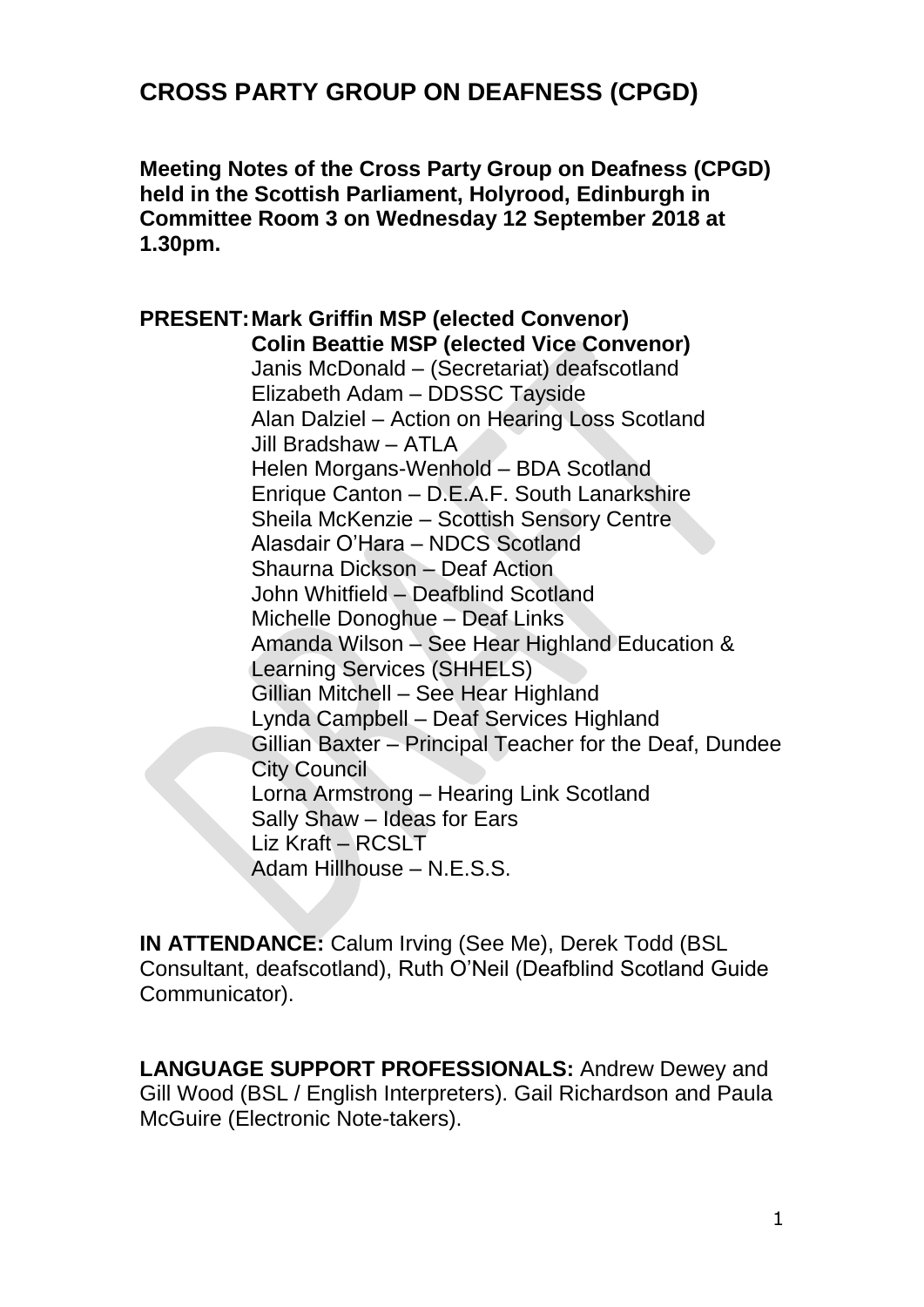## **1. WELCOME:**

Immediately after the AGM, Mark Griffin MSP, the Convenor welcomed everyone to the ordinary meeting of the Cross-Party Group on Deafness. There was no need for introductions.

## **2. APOLOGIES:**

Jenny Mara MSP, Annie Wells MSP, Monica Lennon MSP, Graham Findlay (NESS), Cathie Finestone (BATOD Scotland), Carol Thomson (BATOD), Gary Quinn (HWU), Laura Battles (Donaldson's), Denise McClung (SISG), Ruth Dorman (Deafblind Scotland), Linda Duncan (ASLI Scotland), Andy Carmichael (ASLI Scotland), Donald Richards (deafscotland).

# **3. MINUTES of the LAST MEETING**

The Minutes of the last meeting on Wednesday 13 June 2018 were proposed as an accurate record by Gillian Mitchell and seconded by Liz Kraft.

## **Matters arising:**

**BSL National / Authority (Local) Plans Update:** Derek Todd noted that the planning timetable appeared to be on target. Many authorities were well advanced, some at early stages and one or two were being supported to catch up and meet the timetable. A recent "roadshow" review meeting with public body representatives indicated several matters were becoming apparent: consultation fatigue for Deaf people in some areas; need for more BSL Presenter / Translators; need for more BSL Tutors; need for more Electronic Note-takers.

### **ACTION: Derek Todd agreed to bring a brief report with relevant information to the next CPGD meeting**.

Questions were raised about SASLI specifically, in regards to core funding and risks to those on the SASLI Register, that Mark Griffin MSP agreed to take forward. Colin Beattie MSP noted he had raised a question and had not thought to bring the letter in response to his enquiry. Mark noted that questions had already been raised and he had been planning to bring it up under AOCB.

Elizabeth Adams raised a question about access to BSL / English Interpreters in Tayside.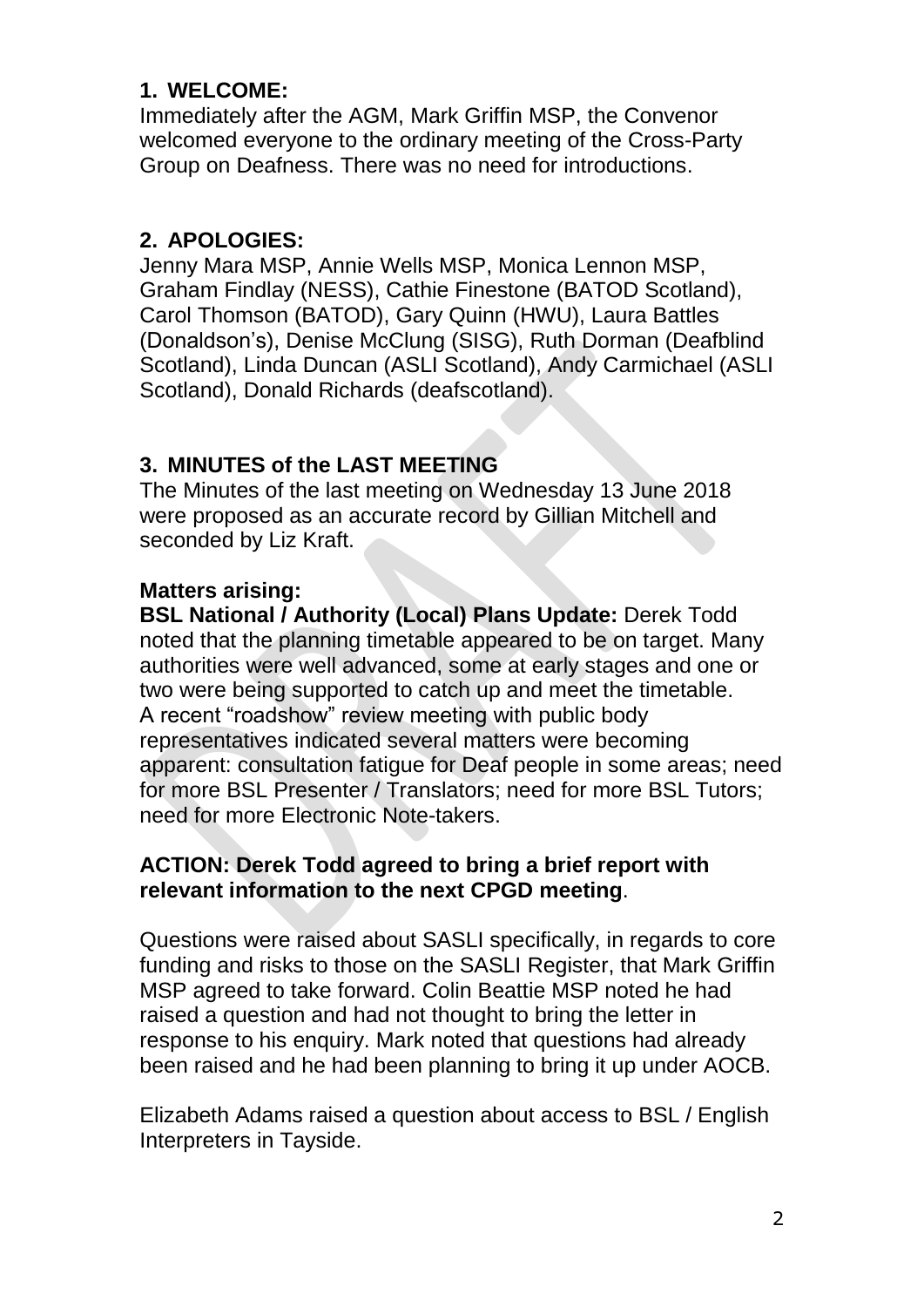Enrique Canton raised concerns about the complaints process at SASLI.

Shaurna Dickson agreed to provide information to Mark Griffin MSP at the end of the meeting.

#### **ACTION: Mark Griffin MSP to make enquires about SASLI and try to hold an informed debate at the next CPGD meeting**.

### **4. NEW MEMBERS:**

D.E.A.F. South Lanarkshire was agreed as a new member. Enrique Canton was welcomed as the nominated representative.

Skills Development Scotland (contact) to be corporate services was agreed as a new member of the group.

#### **ACTION: Janis McDonald will ensure mailing lists are updated and Scottish Parliament is informed.**

#### **5. CRIDE REPORT 2017 – Alasdair O'Hara, NDCS Scotland (Including Teachers of the Deaf / West Lothian)** See Handout

Alasdair O'Hara brought a handout briefing covering key points and spoke about a number of key areas: numbers of deaf children are increasing; numbers of specialist teachers decreasing; 87% of deaf children attend mainstream schools and 40% of authorities did not know or hold the relevant information to know the destination of deaf school leavers. Attainment remains poor although there is no reason for it as deaf children are not learning disabled and should match hearing peers with the right support.

A number of questions were raised and discussed: Why 26% increase in deaf children? – likely to be better identification but some people from other countries as there are language barriers noted.

Why decease in Teachers of the Deaf (ToD)? Likely to be partly ageing group and more generic Additional Support Needs developed. ToD BSL qualifications questioned, minimum qualification level 3. Limited number and aging profile of BSL tutors also raised.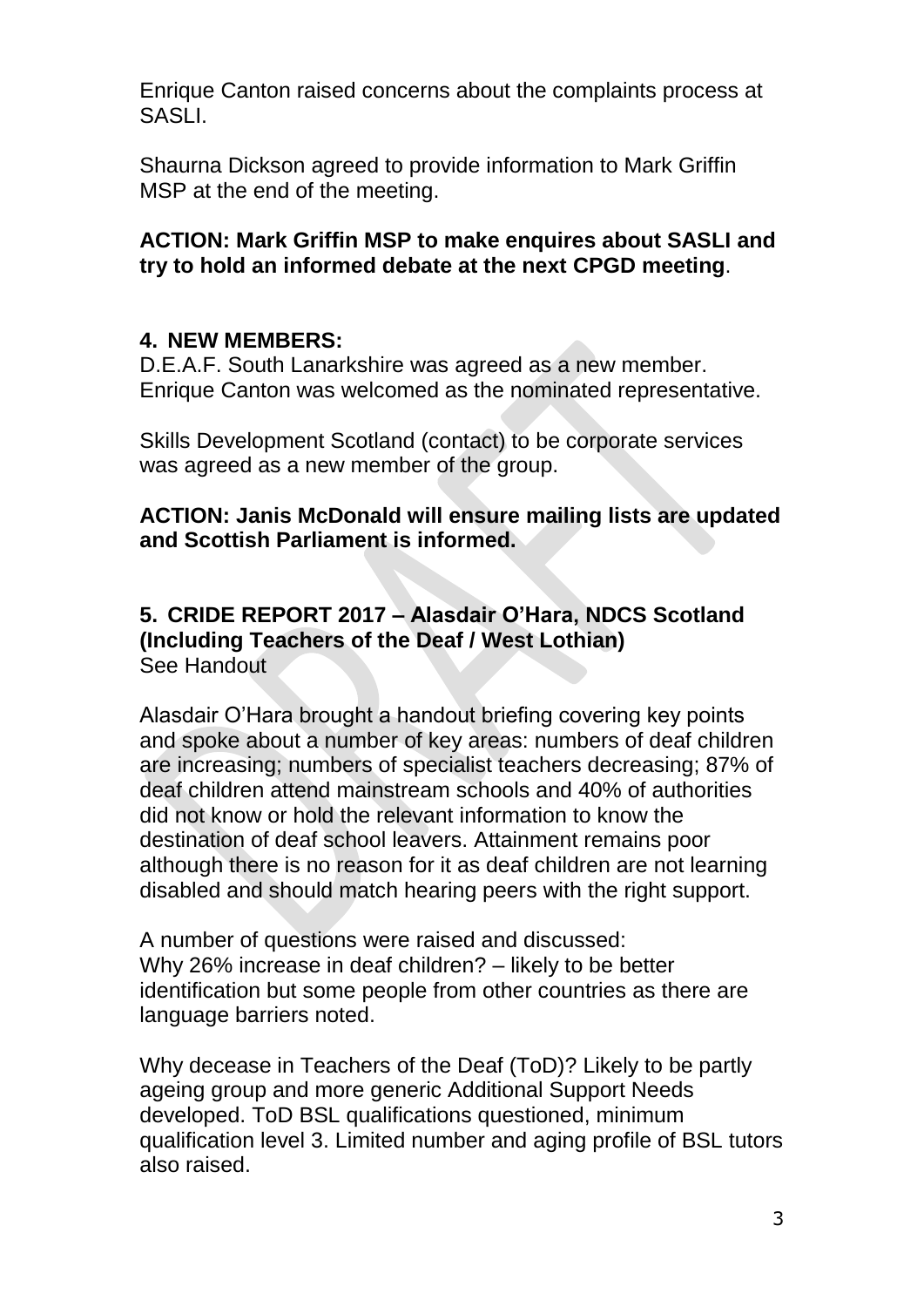Why 40% unknown destinations? Mark Griffin MSP raised concern.

Training for BSL Tutors and Presenter / Translators raised again, also access to courses for deaf people. Difficult to get support. Need for lipreading tutors raised too.

#### **ACTION: Mark Griffin MSP working on employability and transitions issues and will ensure these matters are covered in his work.**

## **6. ACCESS PROTOCOLS – Sally Shaw, Ideas for Ears**

Sally Shaw reported on the recent launch of the access protocols in Glasgow Green in conjunction with deafscotland, Disability Equality Scotland and Volunteer Scotland.

The work is framed in the mainstream to try and reach those not identifying as having hearing loss.

The document will be reviewed by Friday 26 October 2018 and will have regular updates once online.

The document was still being refined and is available online. Copy circulated with minutes.

#### **7. MENTAL HEALTH – Calum Irving, See Me**

A PowerPoint Presentation is available with the minutes of the meeting.

Calum covered the background to See Me, the need to work in areas of prevention and de-stigmatisation and the issues around building resilience, suicide prevention and access to services. It was noted that resources were being increased.

Concern was raised about access to information and support services as most of these were telephone based.

Questions were raised about projects that had been run as pilots (e.g. counselling) that had not been followed through, access to information and support, bereavement support and discrimination in getting help.